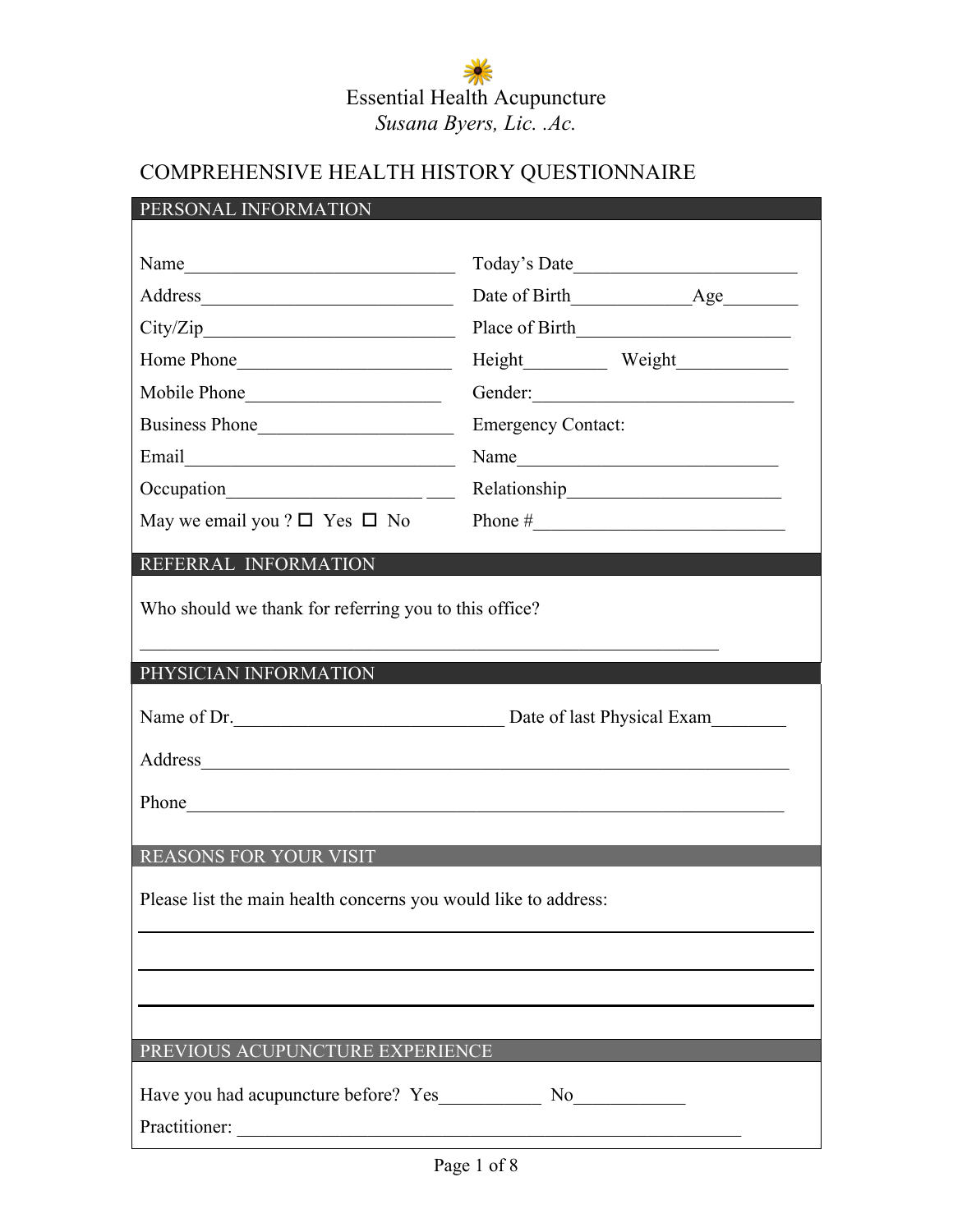| PERSONAL HEALTH HISTORY                                                          |     |          |                                                                                          |     |          |
|----------------------------------------------------------------------------------|-----|----------|------------------------------------------------------------------------------------------|-----|----------|
| Surgeries, Major Illnesses, Hospitalizations and Major Accidents:                |     |          |                                                                                          |     |          |
|                                                                                  |     |          |                                                                                          |     |          |
|                                                                                  |     |          |                                                                                          |     |          |
|                                                                                  |     |          |                                                                                          |     |          |
|                                                                                  |     |          | Have you or anyone in your family suffered from the following illnesses? Please indicate |     |          |
|                                                                                  |     |          | which blood relative: grandparent (GP), parent (Mom,/Dad), sibling (Bro/Sis), child (C)  |     |          |
|                                                                                  | You | Relative |                                                                                          | You | Relative |
| $\Box$ Allergies                                                                 |     |          | $\Box$ Arthritis                                                                         |     |          |
| Asthma<br>ப                                                                      |     |          | $\Box$ Osteoporosis                                                                      |     |          |
| Diabetes<br>ப                                                                    |     |          | $\Box$ Alzheimer's                                                                       |     |          |
| $\Box$ High Blood Pr                                                             |     |          | Parkinson's<br>п                                                                         |     |          |
| $\Box$ Heart Disease                                                             |     |          | $\Box$ Fibromyalgia                                                                      |     |          |
| $\Box$ Stroke                                                                    |     |          | $\Box$ Chr. Fatigue                                                                      |     |          |
| Seizures<br>ப                                                                    |     |          | $\Box$ Mental Illness                                                                    |     |          |
| Cancer<br>□                                                                      |     |          | $\Box$ Addiction                                                                         |     |          |
| $\Box$ Hepatitis                                                                 |     |          | $\Box$ IBS                                                                               |     |          |
| $\Box$ Herpes                                                                    |     |          | $\Box$ Thyroid Disorder                                                                  |     |          |
| $HIV +$                                                                          |     |          | <b>Kidney Stones</b>                                                                     |     |          |
| <b>AIDS</b><br>ப                                                                 |     |          | <b>Gall Stones</b><br>⊔                                                                  |     |          |
| $\Box$ Other STD                                                                 |     |          | $\Box$ Other                                                                             |     |          |
| Please add relevant detail to above illnesses (i.e. type of cancer, dates, etc): |     |          |                                                                                          |     |          |
|                                                                                  |     |          |                                                                                          |     |          |
|                                                                                  |     |          |                                                                                          |     |          |
|                                                                                  |     |          |                                                                                          |     |          |
|                                                                                  |     |          |                                                                                          |     |          |
| Ages of death: Mother Father Father Brother (s) Sister(s)                        |     |          |                                                                                          |     |          |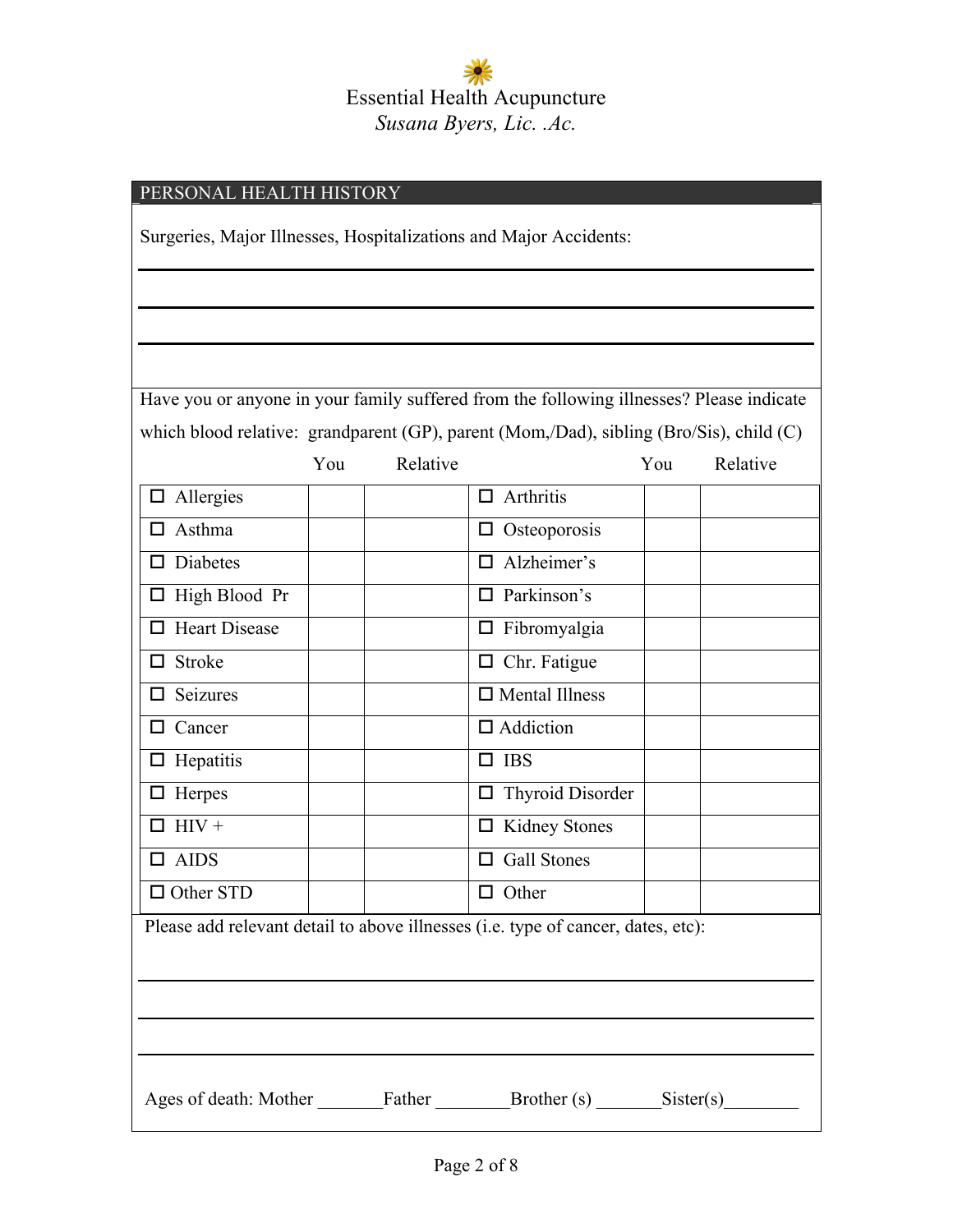| Please indicate painful<br>areas with "X" and scars<br>with and "S."<br>When do you feel the pain?<br>How long have you felt<br>$\frac{\text{pain?}}{\text{bin?}}$<br>Is the pain:<br>$\Box$ Dull and Aching<br>$\Box$ Sharp and Stabbing<br>What makes the pain<br>worse?<br>What relieves the pain?<br>Please add any other info about your pain/scars that you feel is important: |
|--------------------------------------------------------------------------------------------------------------------------------------------------------------------------------------------------------------------------------------------------------------------------------------------------------------------------------------------------------------------------------------|
|                                                                                                                                                                                                                                                                                                                                                                                      |
|                                                                                                                                                                                                                                                                                                                                                                                      |
|                                                                                                                                                                                                                                                                                                                                                                                      |
|                                                                                                                                                                                                                                                                                                                                                                                      |
|                                                                                                                                                                                                                                                                                                                                                                                      |
|                                                                                                                                                                                                                                                                                                                                                                                      |
| FOR MEN ONLY                                                                                                                                                                                                                                                                                                                                                                         |
|                                                                                                                                                                                                                                                                                                                                                                                      |
|                                                                                                                                                                                                                                                                                                                                                                                      |
| Lab Results                                                                                                                                                                                                                                                                                                                                                                          |
|                                                                                                                                                                                                                                                                                                                                                                                      |
| Color of urine: $\Box$ $\Box$ Clear $\Box$ Murky $\Box$ Odor                                                                                                                                                                                                                                                                                                                         |
| Have you experienced the following:                                                                                                                                                                                                                                                                                                                                                  |
|                                                                                                                                                                                                                                                                                                                                                                                      |
| $\Box$ Prostate problems $\Box$ Delayed Stream $\Box$ Dribbling $\Box$ Incontinence $\Box$ Infertility                                                                                                                                                                                                                                                                               |
| $\Box$ Retention of Urine $\Box$ Rectal Dysfunction $\Box$ Impotence $\Box$ Premature Ejaculation                                                                                                                                                                                                                                                                                    |
| $\Box$ Increased libido $\Box$ Decreased libido $\Box$ Back Pain $\Box$ Groin Pain $\Box$ Testicular Pain                                                                                                                                                                                                                                                                            |
| $\Box$ Other<br><u> 1980 - Johann Barbara, martxa alemaniar a</u>                                                                                                                                                                                                                                                                                                                    |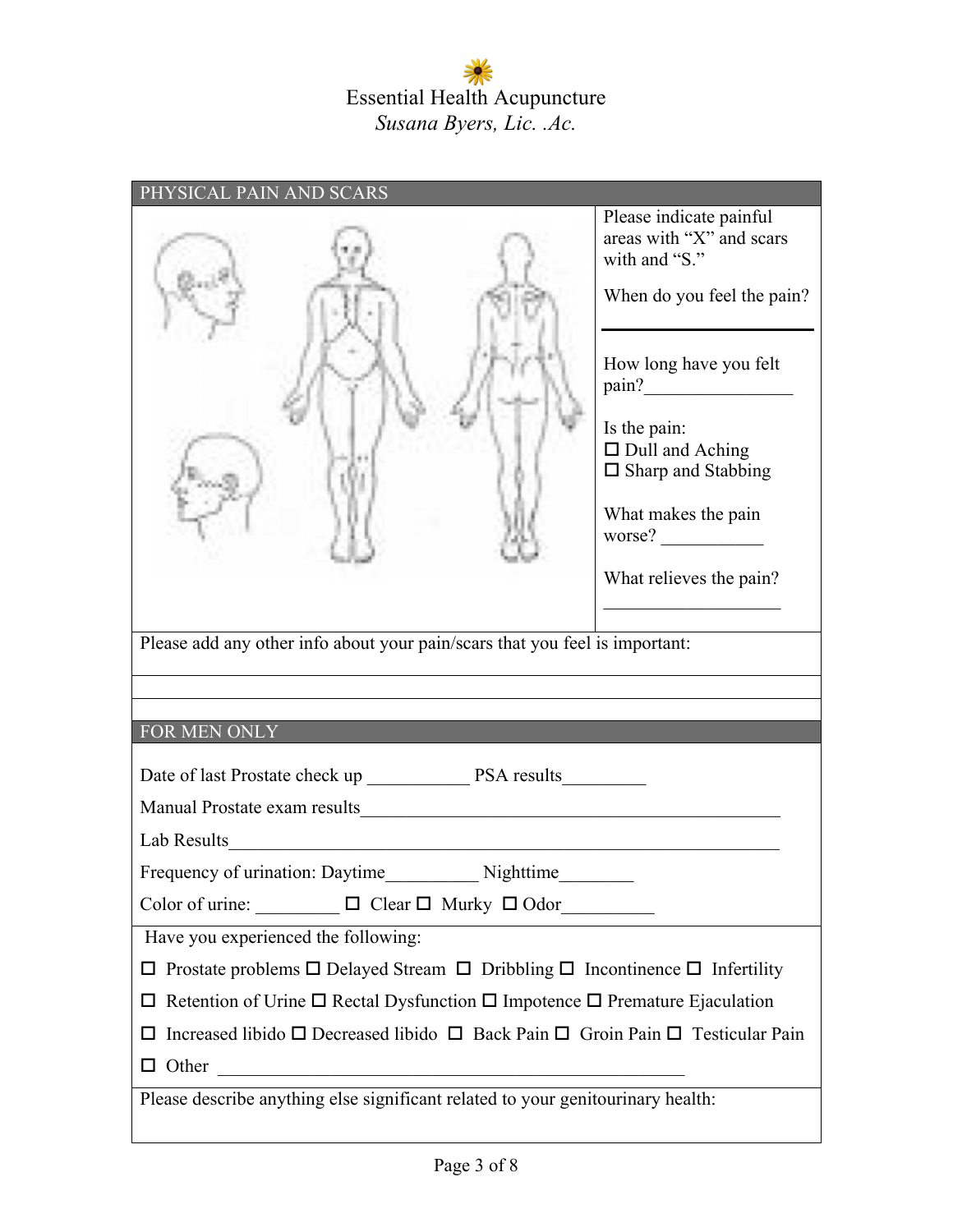| FOR WOMEN ONLY                                                                                             |                                                         |  |  |
|------------------------------------------------------------------------------------------------------------|---------------------------------------------------------|--|--|
|                                                                                                            | Are you pregnant: $\square$ Yes $\square$ No            |  |  |
|                                                                                                            | #Births__Miscarriages__Abortions ___                    |  |  |
| Age of last period/menopause                                                                               |                                                         |  |  |
|                                                                                                            | Birth Control Pill : $\square$ Yes $\square$ No         |  |  |
| Number of days btw periods                                                                                 | Infertility: $\square$ Yes $\square$ No $\square$ Maybe |  |  |
| $\mathcal{L}^{\text{max}}_{\text{max}}$ , where $\mathcal{L}^{\text{max}}_{\text{max}}$                    | Date of last GYN exam:                                  |  |  |
| Number of days of                                                                                          |                                                         |  |  |
|                                                                                                            |                                                         |  |  |
| Color of Flow                                                                                              | Mammogram results                                       |  |  |
| Clots: $\square$ Yes $\square$ No                                                                          |                                                         |  |  |
|                                                                                                            |                                                         |  |  |
| Have you been diagnosed with the following:                                                                |                                                         |  |  |
| $\Box$ Fibroids $\Box$ Fibrocystic Breasts $\Box$ Endometriosis $\Box$ Ovarian Cysts                       |                                                         |  |  |
| $\Box$ PID $\Box$ Other                                                                                    |                                                         |  |  |
| Do you experience menstrual pain or PMS : $\square$ Yes $\square$ No                                       |                                                         |  |  |
| Location of Pain: $\square$ Lower Abdomen $\square$ Low Back $\square$ legs $\square$ Other:               |                                                         |  |  |
| Nature of pain (Please indicate Before, During, or After Menses)                                           |                                                         |  |  |
| • Cramping Stabbing Burning Burning Burning Dull                                                           |                                                         |  |  |
|                                                                                                            |                                                         |  |  |
| Do you experience any of the following symptoms before or during your period?                              |                                                         |  |  |
| $\Box$ Water Retention $\Box$ Bloating $\Box$ Breast Tenderness or swelling $\Box$ Irritability            |                                                         |  |  |
| $\Box$ Food Cravings $\Box$ Migraines $\Box$ Emotional Upset $\Box$ Acne $\Box$ Other                      |                                                         |  |  |
| Please indicate if you are experiencing any of the following:                                              |                                                         |  |  |
| $\Box$ Night sweats $\Box$ Vaginal dryness $\Box$ Insomnia $\Box$ Increased libido $\Box$ Decreased libido |                                                         |  |  |
| Please describe anything else significant related to your menses:                                          |                                                         |  |  |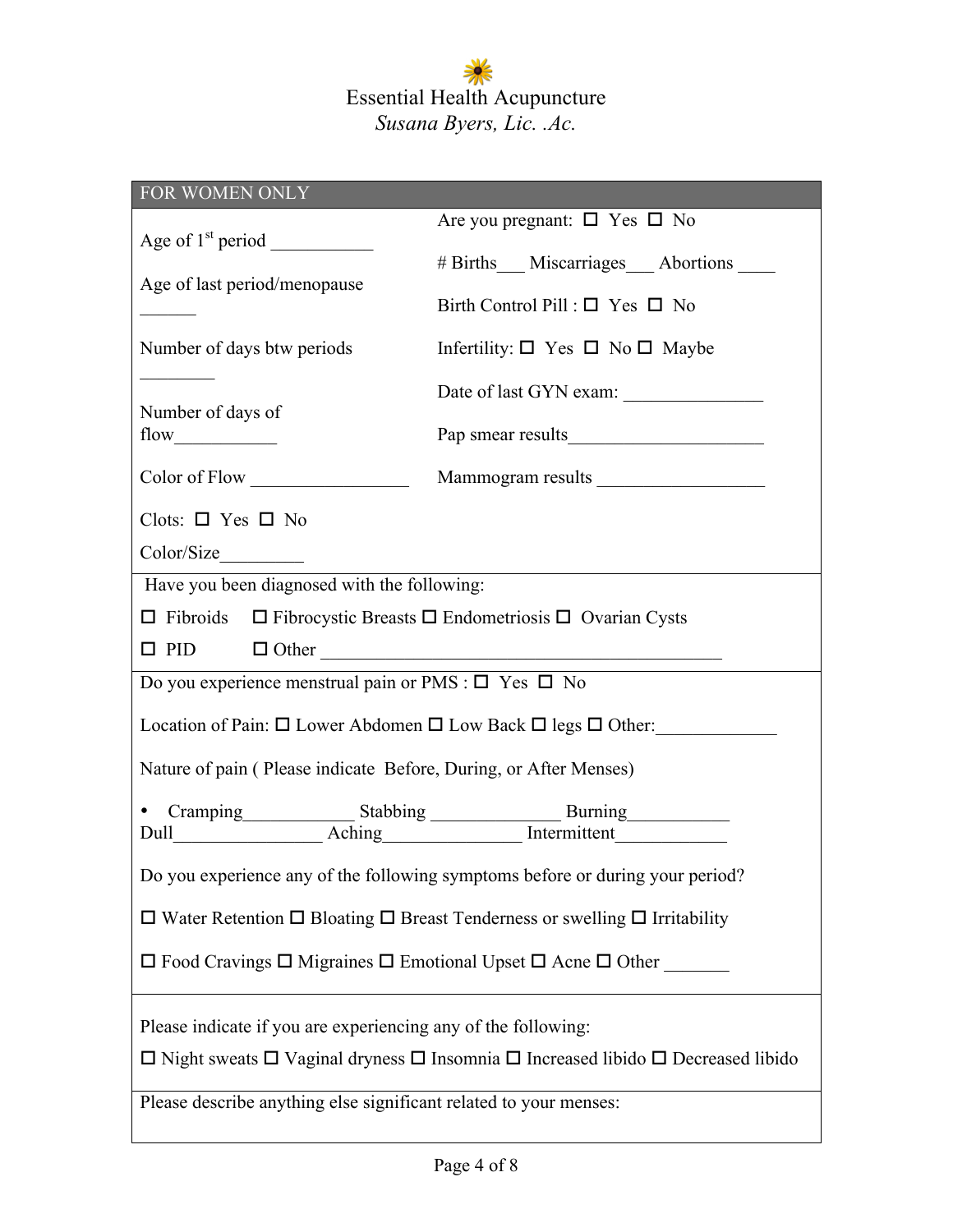#### **BODY SYSTEMS REVIEW (Please check all that apply)**

#### $0 =$  Never  $1 =$  in the past but not now  $2 =$  occasionally **3= frequently 4= almost always**

| 0 1 2 3 4 low appetite                      | 0 1 2 3 4 heavy limbs                          |
|---------------------------------------------|------------------------------------------------|
| 1 2 3 4 loose stools                        | 1 2 3 4 fatigue<br>$\theta$                    |
| 0 1 2 3 4 abdominal gas/bloating after food | 1 2 3 4 hemorrhoids<br>$\overline{0}$          |
| 0 1 2 3 4 fatigue after eating              | 1 2 3 4 belching<br>$\overline{0}$             |
| 0 1 2 3 4 organ prolapse                    | 1 2 3 4 nausea<br>$\theta$                     |
| $0 \t1 \t2 \t3 \t4 \tbruise easily$         | 1 2 3 4 diarrhea<br>$\theta$                   |
| 0 1 2 3 4 obsessive thoughts/worrying       | 0 1 2 3 4 craving for sweets                   |
|                                             |                                                |
| 0 1 2 3 4 spontaneous sweat                 | 0 1 2 3 4 feeling of sadness                   |
| $0 \t1 \t2 \t3 \t4$ allergies               | 0 1 2 3 4 catch cold easily                    |
| 0 1 2 3 4 asthma                            | 0 1 2 3 4 feel tired after exercise            |
| 1 2 3 4 shortness of breath                 | 0 1 2 3 4 constipation                         |
| 1 2 3 4 cough<br>$\overline{0}$             | 0 1 2 3 4 nasal discharge                      |
| 0 1 2 3 4 dry nose/mouth/skin/throat        | 0 1 2 3 4 sinus congestion                     |
|                                             |                                                |
| 0 1 2 3 4 sore, cold, or weak knees         | 0 1 2 3 4 feeling cold                         |
| 0 1 2 3 4 low back pain                     | 1 2 3 4 edema<br>$\theta$                      |
| 0 1 2 3 4 frequent urination                | 0 1 2 3 4 hair loss                            |
| 0 1 2 3 4 urinary incontinence              | 1 2 3 4 memory loss<br>$\theta$                |
| $0 \t1 \t2 \t3 \t4$ ear problems            | 0 1 2 3 4 hot flashes                          |
| 0 1 2 3 4 early morning diarrhea            | 0 1 2 3 4 night sweats                         |
| 0 1 2 3 4 craving salt                      | high low normal libido                         |
|                                             |                                                |
| 0 1 2 3 4 irritable                         | 0 1 2 3 4 muscle spasms/twitches               |
| 1 2 3 4 feel better after exercise          | 0 1 2 3 4 heartburn/acid reflux                |
| 0 1 2 3 4 tight feeling in chest            | $0 \t1 \t2 \t3 \t4$ dry eyes/red eyes          |
| 0 1 2 3 4 alternating diarrhea/constipation | $0 \t1 \t2 \t3 \t4$ ear ringing                |
| 0 1 2 3 4 symptoms worse with stress        | 0 1 2 3 4 anger easily                         |
| 0 1 2 3 4 neck/shoulder tension             | 1 2 3 4 sand in eyes<br>$\overline{0}$         |
| 1 2 3 4 floaters in vision                  | $1\ 2\ 3\ 4\ 1$ hair loss<br>$\overline{0}$    |
| 1 2 3 4 brittle or weak nails<br>$\theta$   | 1 2 3 4 frequent headaches<br>$\boldsymbol{0}$ |
| 0 1 2 3 4 feeling of heat rushing to head   | $0 \t1 \t2 \t3 \t4$ blurry vision              |
|                                             |                                                |
| 0 1 2 3 4 feel heart beating                | $0 \t1 \t2 \t3 \t4 \t chest pain$              |
| 0 1 2 3 4 insomnia                          | 0 1 2 3 4 disturbing dreams                    |
| 1 2 3 4 sores on tip of tongue              | 0 1 2 3 4 excessive laughter                   |
| $1\ 2\ 3\ 4$ anxiety                        | 0 1 2 3 4 palpitations                         |
| 1 2 3 4 restlessness<br>$\theta$            | 1 2 3 4 excessive sweat<br>$\theta$            |
| 1 2 3 4 red cheeks<br>$\overline{0}$        | 0 1 2 3 4 canker sores                         |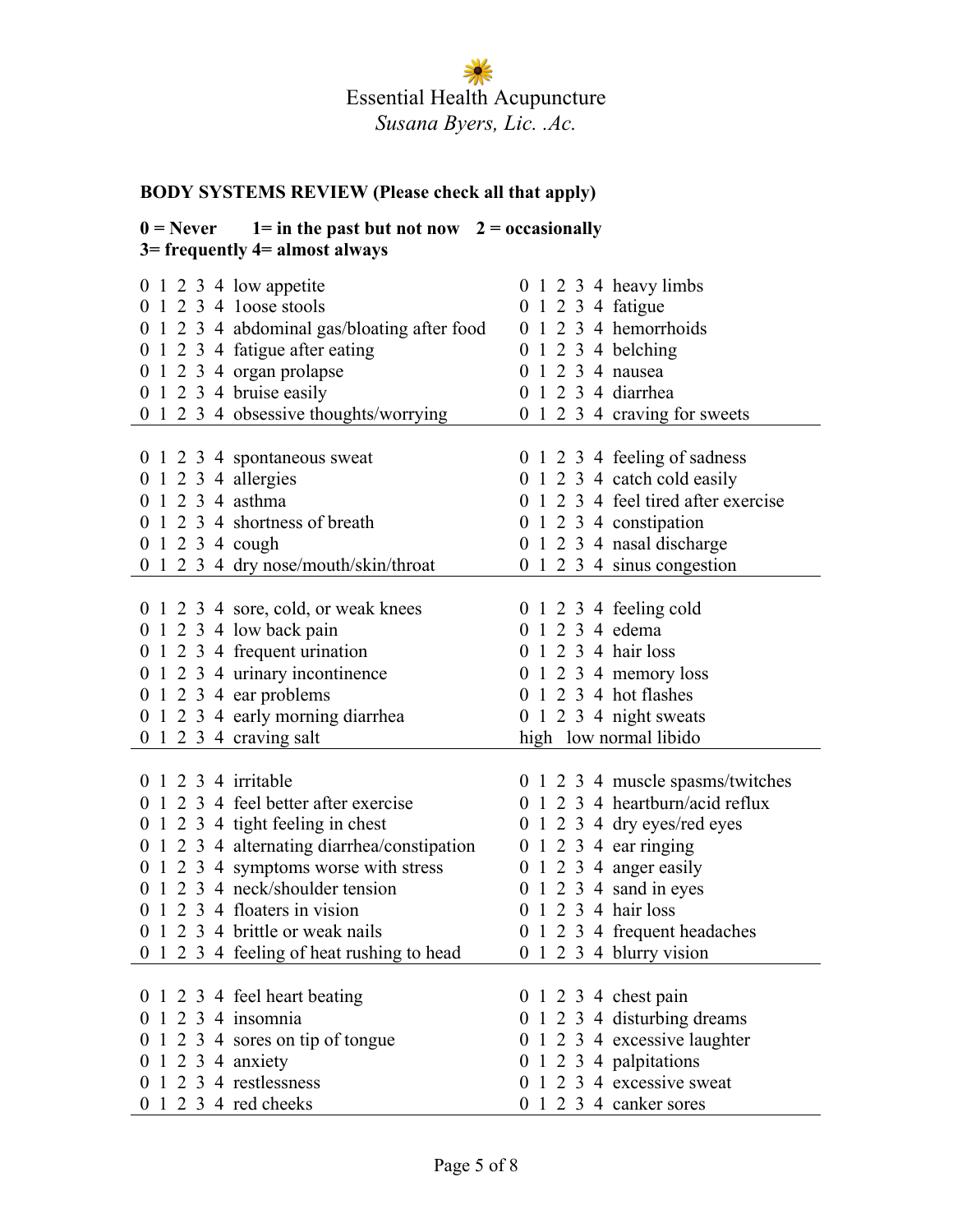| DIET AND LIFE STYLE                                                                                                                                                                                                                |
|------------------------------------------------------------------------------------------------------------------------------------------------------------------------------------------------------------------------------------|
|                                                                                                                                                                                                                                    |
|                                                                                                                                                                                                                                    |
|                                                                                                                                                                                                                                    |
| Food Sensitivities?                                                                                                                                                                                                                |
| How many cups/glasses do you drink each day of the following:                                                                                                                                                                      |
| Water_________ Soda_________ Coffee_____________ Tea______________ Alcohol_________________________                                                                                                                                |
| Do you smoke? $\square$ Yes $\square$ No If yes, how many per day?                                                                                                                                                                 |
| Describe any recreational drug use                                                                                                                                                                                                 |
|                                                                                                                                                                                                                                    |
| Type?                                                                                                                                                                                                                              |
| Sleep: Hours per night ________ Trouble falling asleep? $\Box$ Yes $\Box$ No $\Box$ Sometimes                                                                                                                                      |
|                                                                                                                                                                                                                                    |
| Work: Enjoy Work? $\square$ Yes $\square$ No $\square$ Sometimes Hours per week working                                                                                                                                            |
| <b>ELIMINATION</b>                                                                                                                                                                                                                 |
| Urination: $\Box$ Burning $\Box$ Urgent $\Box$ Retention $\Box$ Frequent $\Box$ Cloudy $\Box$ Dark $\Box$<br>Pale $\Box$ Scanty $\Box$ Profuse $\Box$ Dribbling<br>Do you urinate more than 1X a night: $\square$ Yes $\square$ No |
|                                                                                                                                                                                                                                    |
| Feels complete? $\square$ Yes $\square$ No                                                                                                                                                                                         |
| In stools? $\Box$ Undigested food $\Box$ Blood $\Box$ Mucus                                                                                                                                                                        |
| Consistency: $\square$ Well-formed $\square$ Hard $\square$ Loose $\square$ Alternates                                                                                                                                             |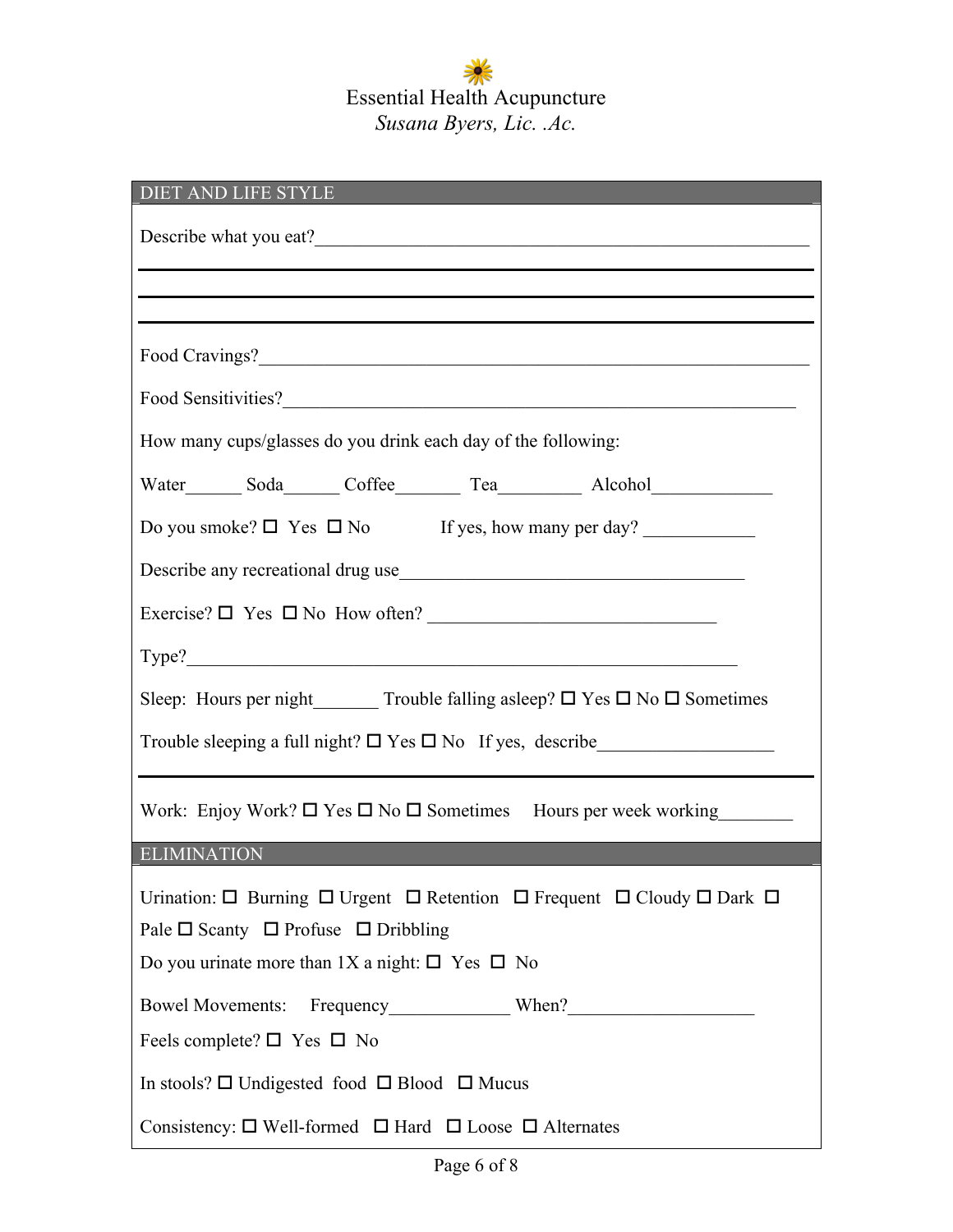| MEDICATIONS/SUPPLEMENTS                                                  |  |  |  |  |
|--------------------------------------------------------------------------|--|--|--|--|
| Please list your current medications and supplements including vitamins? |  |  |  |  |
|                                                                          |  |  |  |  |
|                                                                          |  |  |  |  |
|                                                                          |  |  |  |  |
|                                                                          |  |  |  |  |
|                                                                          |  |  |  |  |
|                                                                          |  |  |  |  |
|                                                                          |  |  |  |  |
|                                                                          |  |  |  |  |
|                                                                          |  |  |  |  |
|                                                                          |  |  |  |  |
|                                                                          |  |  |  |  |
|                                                                          |  |  |  |  |
|                                                                          |  |  |  |  |
|                                                                          |  |  |  |  |
|                                                                          |  |  |  |  |
|                                                                          |  |  |  |  |
|                                                                          |  |  |  |  |
|                                                                          |  |  |  |  |
|                                                                          |  |  |  |  |
|                                                                          |  |  |  |  |
|                                                                          |  |  |  |  |
|                                                                          |  |  |  |  |
|                                                                          |  |  |  |  |

Please describe anything else you would like to mention about your health,?